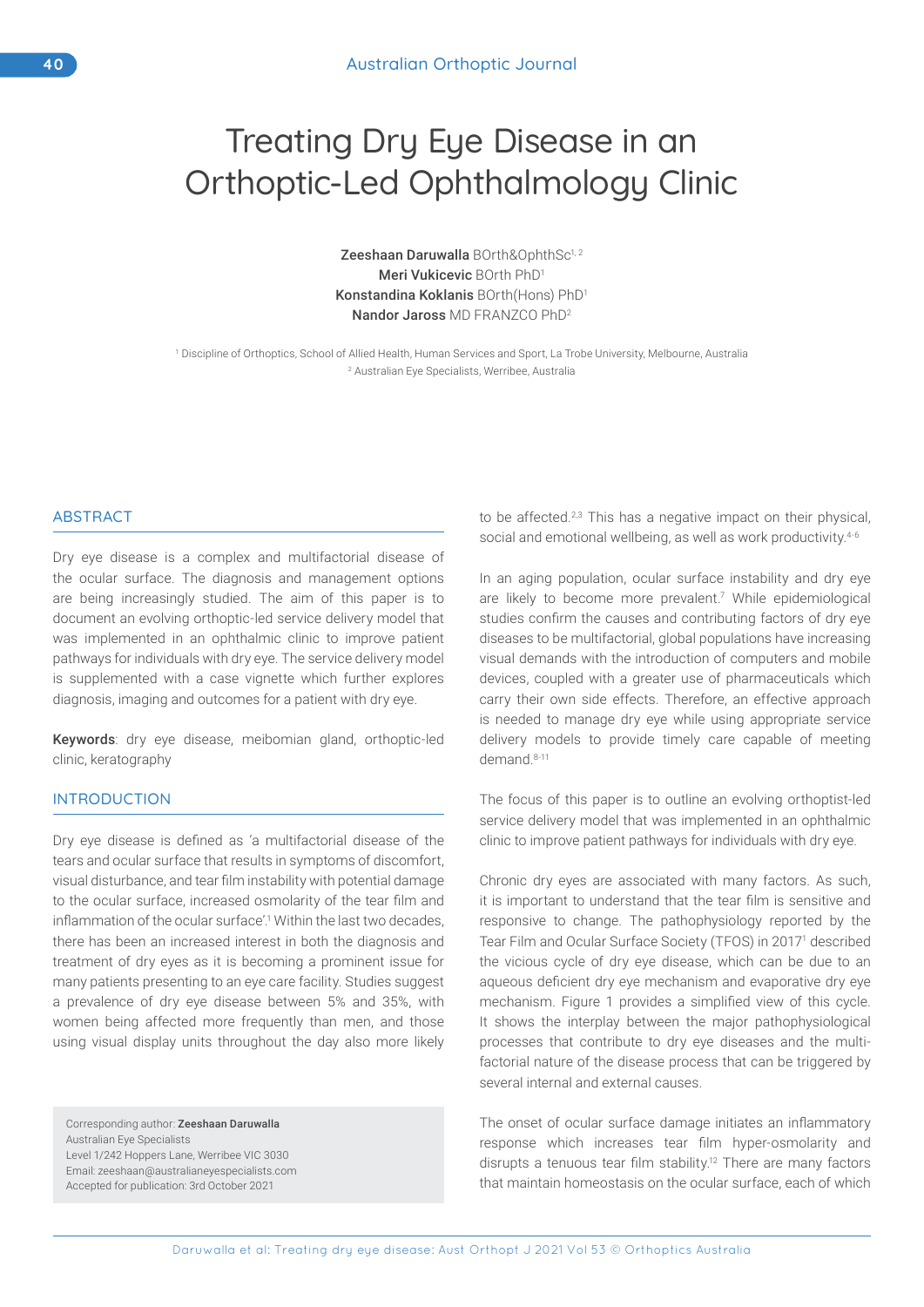contributes to the severity of symptoms and ocular surface pathology. Some factors that contribute to the cycle of dry eye disease include nerve blockades, including those occurring from the use of topical anaesthetics; trigeminal nerve damage or refractive surgery; obstruction of the lacrimal ducts from infection and inflammation; meibomian gland dysfunction and the effects of some systemic medications including beta blockers, antihistamines, anti-spasmodic drugs, diuretics and psychotropic drugs.12 In addition, the body's hormone levels change with age and this contributes significantly to reducing aqueous production.<sup>13</sup> Trauma or injury from chemicals, environmental smoke, pollutants or pollens are also significant stressors.<sup>14</sup>

One important factor in the cycle of dry eye diseases is meibomian gland dysfunction (MGD). This is characterised by chronic, diffuse abnormalities of the meibomian glands (Figure 2) which affects the chemical composition of meibum secretions.<sup>15</sup> The TFOS illustrated that the meibomian glands can become clotted through hyperkeratinisation at the orifices and inflammation at the lid margins caused by inflammatory mediators on the ocular surface leading to corneal or conjunctival damage, as well as subsequent conjunctival scarring which displaces the meibomian gland openings posteriorly and further limits the meibum secretions.16 Data from a recent meta-analysis reported the prevalence of MGD to be 35.8% globally. However, this rate differs dramatically depending on race. Reported prevalence is much higher in those of middle eastern descent (71%) and Hispanics (67.5%) as compared to Caucasians (29.5%) and African descent (21.2%). The prevalence of MGD in those with Pacific Island, Asian, and Indigenous Australian ancestory were not included.17

People affected by dry eye diseases often present complaining of stinging eyes, or a scratchy or burning sensation. As a result, they can have difficulty performing vision-dependent activities of daily living which may negatively affect physical, social and emotional well-being compared to those in the normal population.<sup>4,5</sup> Giampaolo et al<sup>6</sup> described a loss in work productivity by 2% for every 10 points gained on the ocular surface disease index questionnaire. The signs of dry eye disease include reduced tear film break-up time, decreased tear



Figure 1. Simplified dry eye disease cycle. Adapted from Craig JP, Nichols KK, Akpek EK, et al.1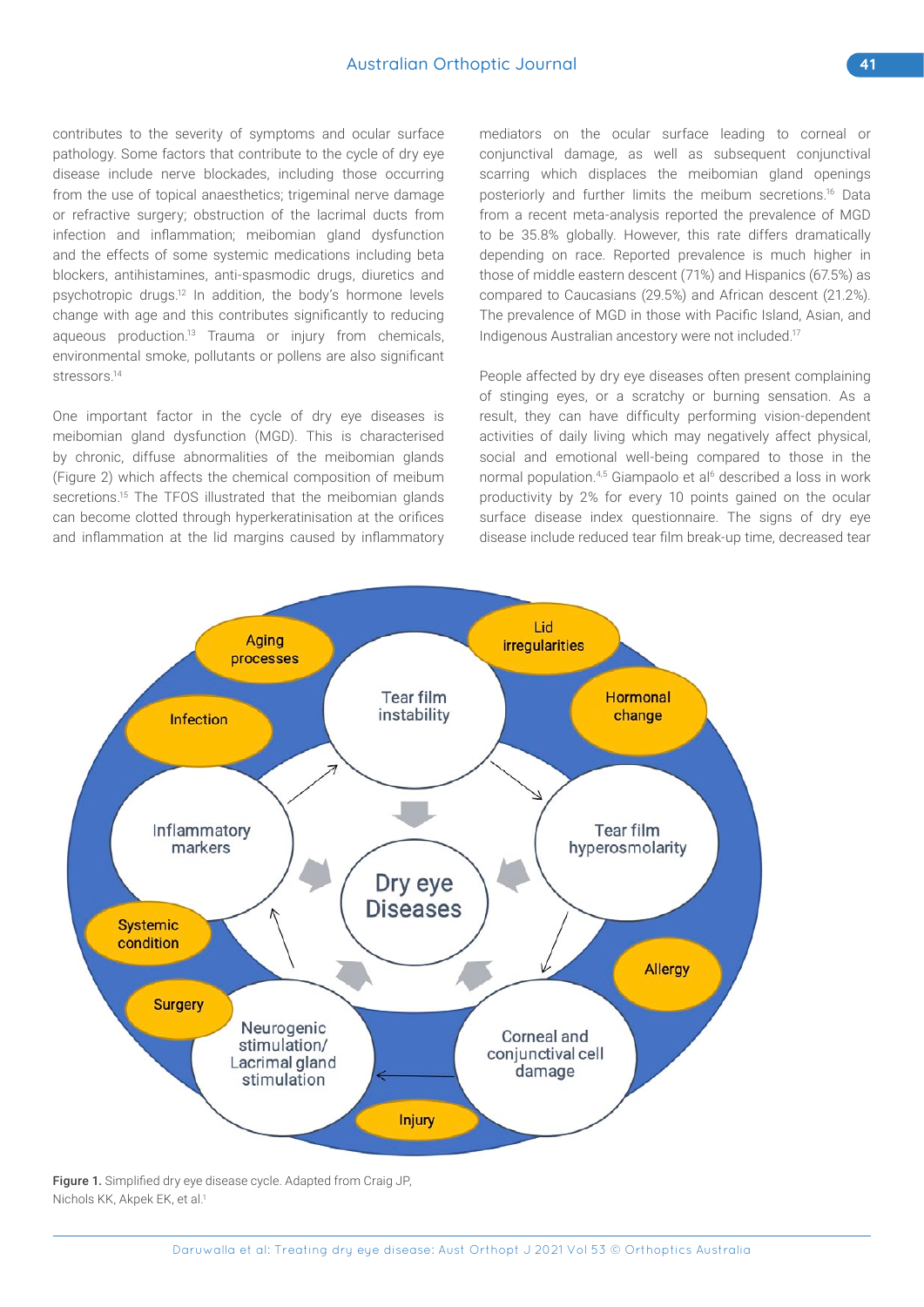

Figure 2. Appearance of the meibomian gland structure within the upper and lower lids with a very small degree of structural deficit present in the lower lid (shown by the two arrows).

meniscus height, tear film osmolarity and changes to corneal structure. Therefore, the diagnostic tests currently available for clinical investigation of dry eye use a comprehensive approach which accounts for these factors, to aid with diagnosis. Diagnostic tests include patient symptom questionnaire scores, Schirmer's tear testing, phenol red thread testing, tear meniscus height measurement, tear film osmolarity, tear film break-up time, corneal fluorescein staining patterns, bulbar redness and meibomian gland imaging techniques.18-20

Dry eye disease not only impacts quality of life, it can also affect the accuracy of diagnostic and screening tests performed in an ophthalmic clinic for other ocular conditions. For example, a dry cornea can affect the quality of an image obtained by optical coherence tomography scanning and this could consequently influence the timeliness and efficacy of clinical intervention.<sup>21,22</sup> While our understanding of dry eye disease has greatly improved over the last thirty years, there are still gaps in knowledge, and lack of standardised assessment and treatment leads to a delay in appropriate management and sub-optimal patient outcomes.23

There are several treatment modalities for dry eye syndrome and the respective utilisation of each is dependent on clinical signs secondary to a patient's underlying pathology and response to treatment. These can be classified as conventional self-care strategies or combined clinical intervention strategies.

# TREATMENT OPTIONS

## **Conventional**

Conventional evidence-based treatment involves the use of warm compresses, eyelid massage, lid hygiene, and artificial tears. The efficacy of this treatment, although promising with respect to new generation formulas for artificial topical tear therapy, is also limited, particularly in advanced dry eye disease where the management of dry eye disease with overthe-counter topical treatment alone may be inadequate for improving patient symptomology.25,27 Other treatments include topical steroids, topical and oral antibiotics and omega-3 fatty acid supplementation. These treatments have demonstrated some effectiveness in reducing symptoms, however, they cannot be relied upon as stand-alone treatments, as some can be associated with adverse effects, drug resistance, cost issues or less evidence of long-term efficacy.24-29

The rationale for using a home-care routine that combines topical preparations, moist heat and eyelid cleansers, is because sole therapies work effectively to improve tear film stability in the short term, but dry eye disease is a multifactorial condition which can cause recurring ocular drying if other interplaying factors are not also treated.

Matossian<sup>30</sup> demonstrated that a moist heat mask can be effective at improving tear film stability in the short term. The moist heat masks are specifically designed to retain a stable temperature of 35-45°C for at least 5 minutes and ideally 12- 15 minutes however, heat profiles vary between masks and it is important to be aware of this. 31,32

Tea tree lid washes may be recommended based on their anti-bacterial, anti-fungal, anti-parasitic, anti-inflammatory and wound healing properties. These are widely used in the treatment of demodex folliculorum (a type of mite which lives in the skin and hair follicles around the eyes), however there is still debate as to the quality of evidence regarding the efficacy of using tea tree lid washes. Hypotonic sodium hyaluronate was shown to be effective in treating the epithelium of the cornea and conjunctiva of severe dry eyes in patients affected with Sjogren's syndrome.<sup>25,33-35</sup>

The literature suggests that patients are unable to gain sustained success from conventional care alone or the effect is very minimal.36-40 Early investigation into the possibility of contributing factors including telangiectatic lid margins, sleep apnoea or other dermatologic, endocrine, neurological or inflammatory conditions can be key to forewarning patients of the greater difficulty they may face in recovering from dry eye disease and empowering them with insight into the need to persevere with certain treatment strategies.36-40

## Combined intense pulsed light and low-level light therapy

If results from conventional treatment are slow or ineffective for the patient, the next step of management is sought. This involves intense pulse light (IPL) therapy combined with a lowlevel light therapy (LLLT) in addition to manual expression of the meibomian glands and continued regular conventional care. The light emitting diodes (LEDs) of the IPL instrument initiate a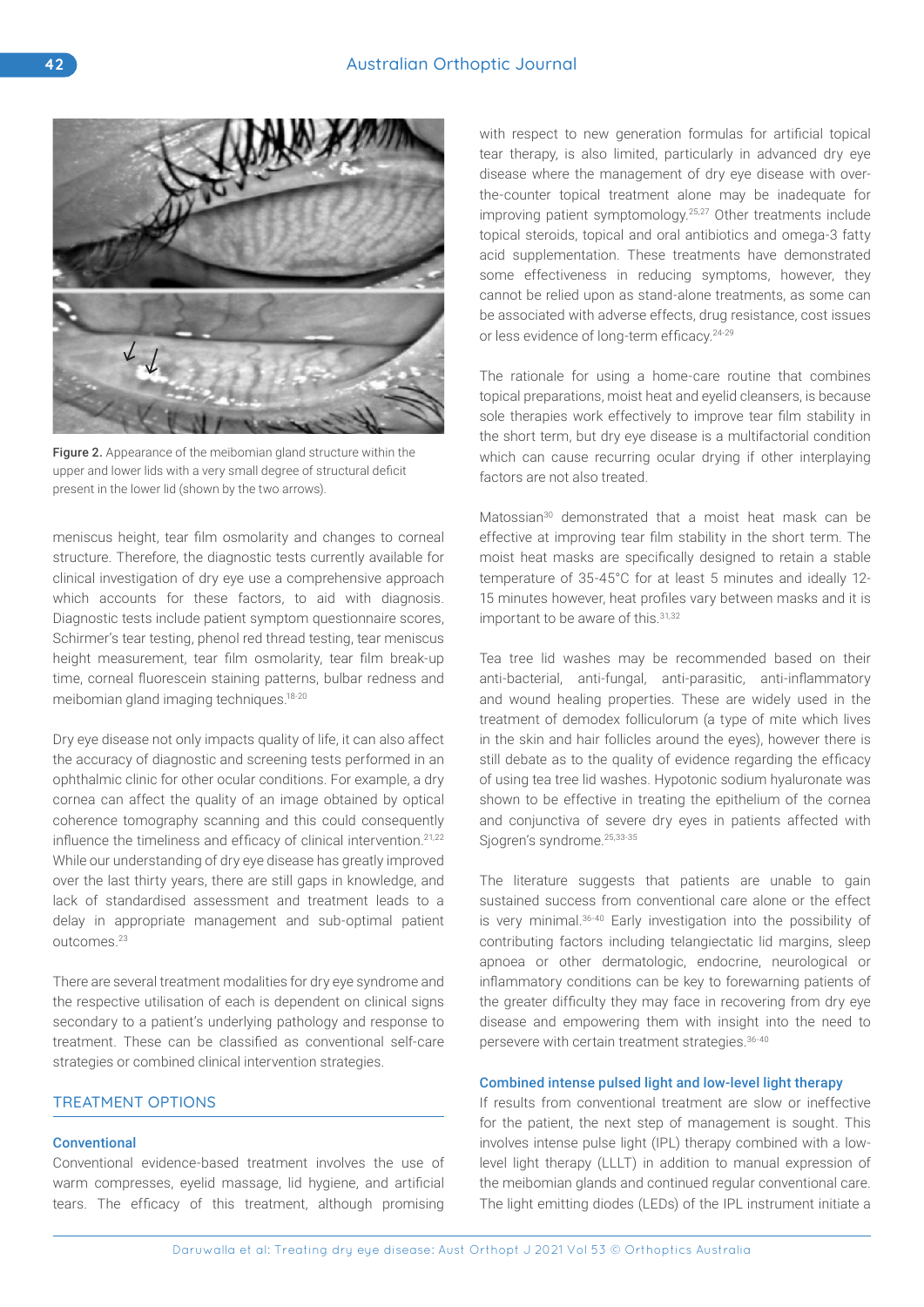

Figure 3. Oculus Keratograph 5M (Oculus Inc, Arlington).

photochemical cascade of events which causes non-traumatic cellular photoactivation to the meibomian glands. This activates several additional cells including fibroblasts and collagen cells. The warming effect of the instrument can also reduce demodex mites on the lid surface. Treatment with IPL and low-level light is shown to be effective in reducing patient symptoms and improving meibum quality. It assists in unclotting the meibomian glands and improving cellular function.<sup>41</sup>

#### Orthoptic-led dry eye clinic model

Dry Eye Victoria is a clinic that runs from the western suburbs of Melbourne. Patients are referred by their optometrist or local medical officer to the clinic for management of their dry eye disease.

Patients are commonly referred following observations of fast tear film break-up time of less than 10 seconds in addition to ocular hyperaemia, punctate epithelial erosions, blepharitis, telangiectatic lid margins, or meibomian gland dysfunction. The patients present with a variety of symptoms including grittiness, soreness, tired eyes, fluctuating vision and dependence on ocular lubricants. Other ocular surface and adnexal issues such as pterygium, conjunctivochalasis, Sjogren's syndrome, lid abnormalities, infection, surgical or traumatic injuries, are investigated and treated by the ophthalmologist. If the patient presents with vision and migraine symptoms, this is also investigated by the ophthalmologist prior to a patient being referred to the dry eye clinic.

The initial consultation with the ophthalmologist includes a comprehensive baseline ocular examination, including a dilated ocular exam performed by the ophthalmologist within the ophthalmic clinic. The ophthalmologist then refers patients who require dry eye management or comprehensive ocular surface review to the dry eye clinic. In effect, this serves as a triage for the dry eye clinic.



Figure 4. Assessment of tear film dynamics demonstrating the tear meniscus height, the non-invasive tear film break-up time (TBUT) (bottom left), and observation of the lid margins and interferometry showing the lipid layer concentration and spread (right).

Subsequent consultations are managed by an orthoptist trained in the investigation and management of dry eye disease. The orthoptist conducts a thorough patient history. Patients are questioned about their diet and lifestyle factors which may affect their condition, such as occupation, caffeine intake, quality of sleep and potential stressors. Early identification of factors that will create a set-back to recovery, and appropriate patient counselling of the condition and expectations is very important in achieving long-term outcomes. When patients are aware of contributing factors, such as excessive computer work as part of their job or having rheumatoid arthritis for instance, they can have a better understanding of what impacts their condition during flare-ups, how to manage their dry eye daily, and what their prognosis is likely to be.

A questionnaire, the Ocular Surface Disease Index (OSDI), is administered to each patient at each visit. This a 12-item scale for the assessment of symptoms related to dry eye disease and its effect on the patient's comfort in windy or dry environments, while performing activities demanding visual attention. The OSDI is used as a rough estimate of a patient's progression of symptoms from their baseline examination.<sup>42</sup>

Imaging of the anterior segment and adnexa is performed using the Oculus Keratograph® 5M (Oculus Inc, Arlington) (Figure 3). This allows image and video capture of the tear film, lid margins, meibomian gland structure, cornea and conjunctiva.

Using the Oculus Keratograph, tear film dynamics are assessed by measuring: i, the tear meniscus height which indirectly assesses aqueous production; ii, the non-invasive tear film break-up time and rate of flow, indicating tear film stability; as well as interferometry to describe lipid layer thickness and spread over the corneal surface (Figure 4). Lid margin imaging and meibography as well as corneal and conjunctival integrity are assessed. An example of this is shown in Figure 5.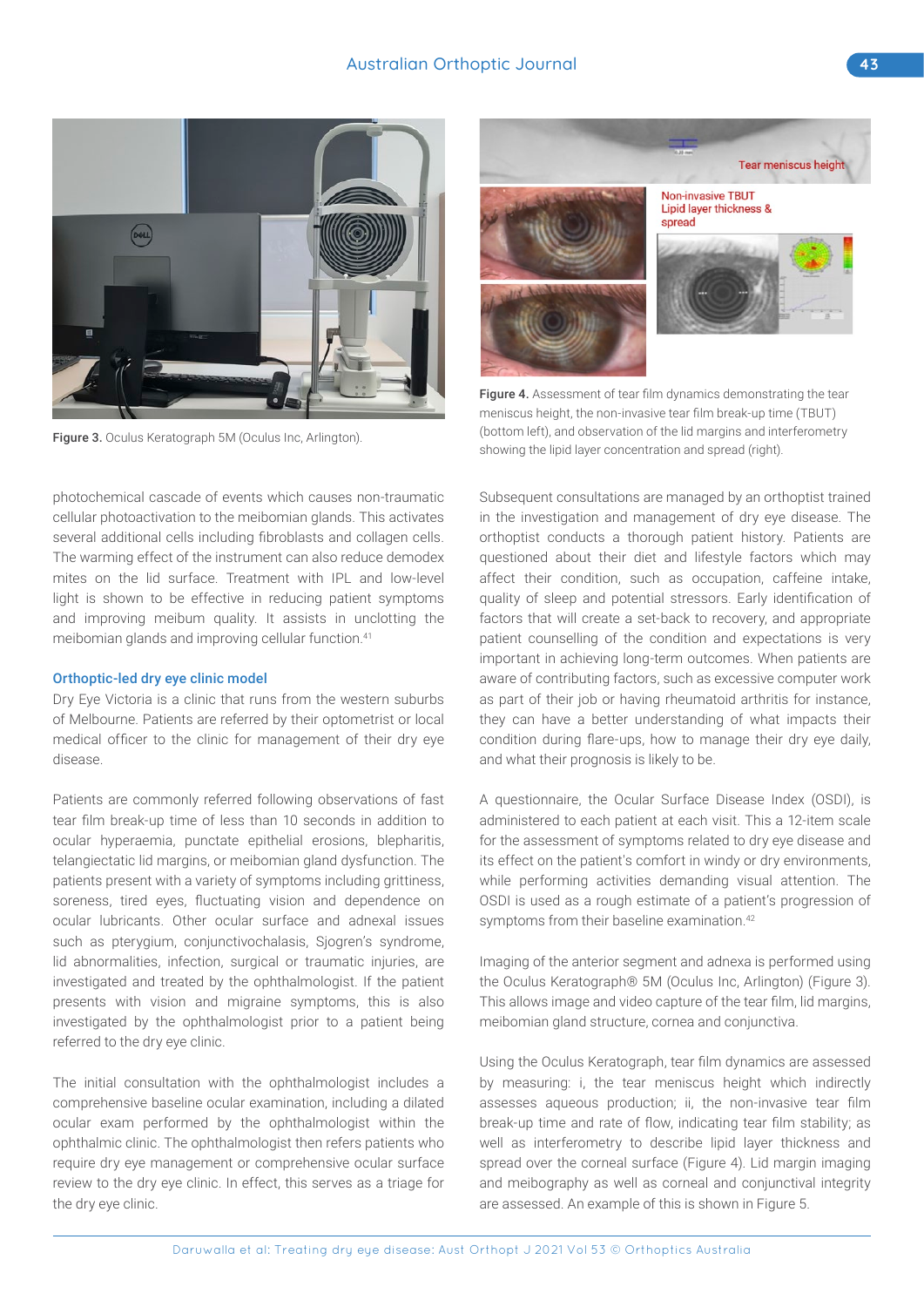

Figure 5. Meibography, lid margin assessment including observation of lash collarettes and telangiectasia, fluorescein staining of the cornea showing punctate epithelial erosions and areas of premature corneal surface drying.

Further to this, investigation of lid function, blinking, corneal sensitivity and testing for Bell's phenomenon are undertaken. The patient is informed about the clinical outcomes and treatment options.

# INTERVENTION – DECISION MAKING MODEL

The orthoptist uses clinical judgement to counsel patients with regards to treatment options based on the clinic's Decision Making Protocol Tool (Figure 6). This allows the orthoptist to incorporate the multi-factorial understanding of dry eye disease and target the treatment based on the identified contributing factors for the individual.

A main function of the Dry Eye Victoria clinical model is in identifying the presence of meibomian gland dysfunction as this is a highly prevalent finding in dry eye disease pathophysiology and an effective target for interrupting the cycle of dry eye disease. Possible exacerbating factors are also investigated, such as anterior blepharitis or potential allergens. Once identified, conventional treatments are offered and explained. This may entail maintaining a twice-daily routine with application of a moist heat mask for 10 minutes, lid hygiene with warm water massages or a pre-formulated tea tree lid wash if required in the presence of demodex and collarettes, and instillation of topical lubricants such as sodium hyaluronate 2mg/ml during the day, as well as 138µg/g retinol-palmitate/lanolin/paraffin ointment at night. The twice-daily routine is conducted over six weeks initially, and the ocular surface signs and symptoms are re-evaluated by the orthoptist at the end of six weeks.

From experience there is some success with these conventional outcomes at the first patient review, which is usually at six weeks post initial assessment. If success continues and the patient is happy and able to pre-emptively manage their symptoms before severe aggravation, then this is a successful outcome. However, some patients do require direct expression of their meibomian glands to open the meibomian gland orifices and allow free secretion of meibum. Patients need to be advised that it is uncomfortable and will result in some lid swelling with some secretions over the next day, though many patients, both in our clinic and in the literature, benefit from this in the longer term.



Figure 6. Decision Making Protocol Tool at the Dry Eye Victoria orthoptic-led clinic.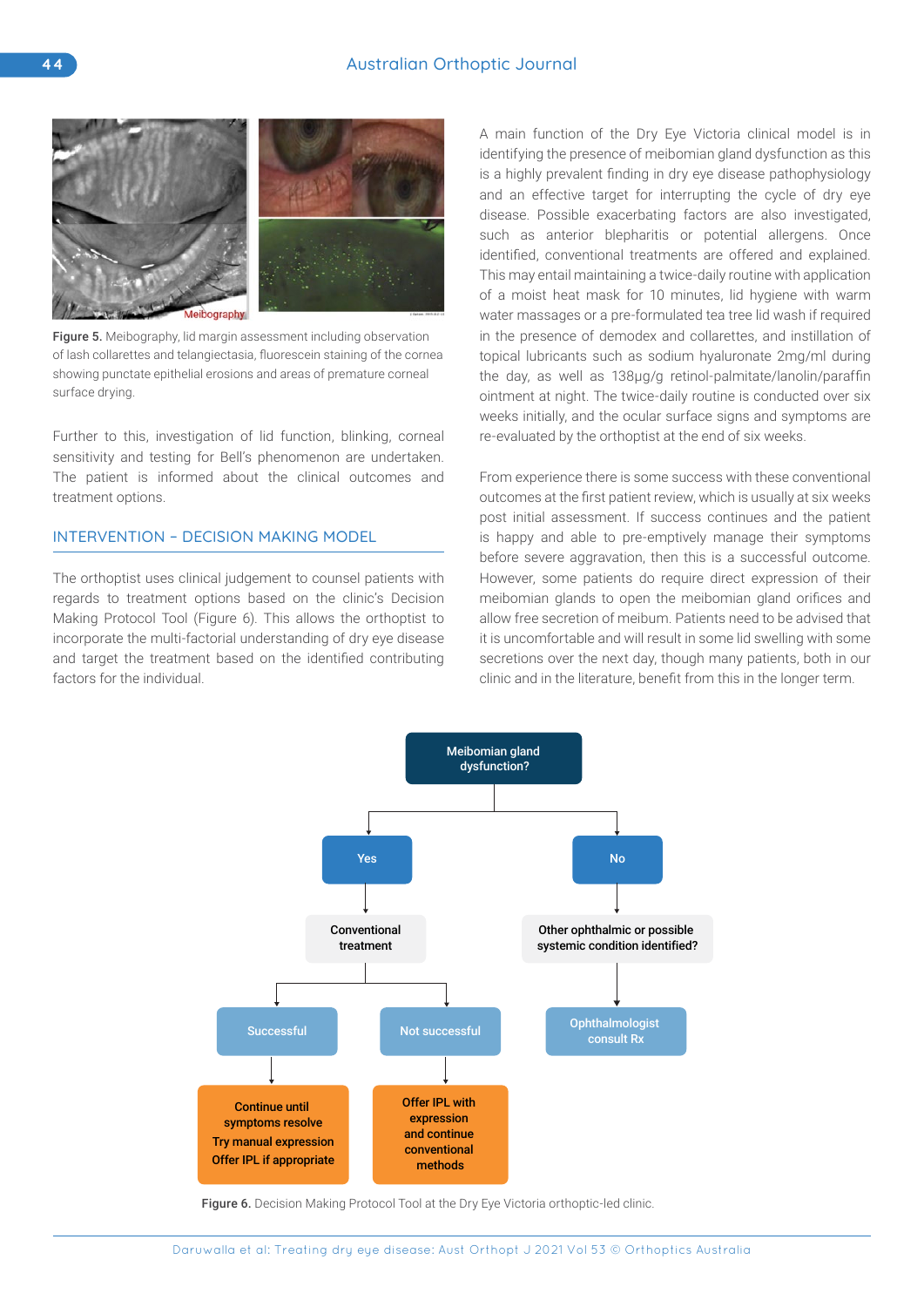In the event that conventional treatment is not successful, the patient is offered IPL with low-level light treatment. There are several models of IPL available. The Espansione Eye-Light IPL (Espansione Marketing SPA, Bologna, Italy) is used in the clinic.

To determine the energy required by the IPL, the grade/severity of meibomian gland dysfunction is selected based on the meibomian gland structural drop-out seen on meibography with the Keratograph. This is measured between 1 and 4, with 1 being less than or equal to 25% drop-out, 2 being between 26 and 50% drop-out, 3 being between 51 and 75% drop-out, and 4 being greater than 76% drop-out. The clinician also needs to identify the amount of patient skin pigment according to the Fitzpatrick scale to allow the device to operate within safe limits for the individual's specific pigmentation levels.<sup>43</sup> These selections will set the device automatically to a pre-calibrated energy level which can be adjusted at the orthoptist's discretion.

Once the energy level has been set, facial oils and make-up are removed with a moist towelette and the eyes are covered with dark goggles. Five pulses of light are then applied along each cheekbone. Following this, the dark goggles are removed and the IPL mask with LEDs emitting low level light between 590 and 630nm are placed over the patient's face and kept on for 15 minutes.<sup>44</sup> After the IPL application, the lids are again gently cleaned, topical proparacaine is instilled to each eye and the patient's meibomian glands are expressed between two sterile cotton tip applicators while the quality of meibum is noted. Chlorsig is then applied in both eyes and sunscreen is applied over the face.

Patients return in two weeks for a second session and then reattend at three to four-weekly intervals for additional treatments with a minimum of three and a maximum of six treatments suggested.

# CASE VIGNETTE

This case vignette describes a typical example of a patient attending Dry Eye Victoria.

The patient is a primary school teacher having significant soreness affecting her left eye more than her right. Yard duty was particularly difficult, she had trouble with bright lights, and was experiencing watery eyes. She had been using a warm towel to wash her eyes at night which she found soothing, and she used a range of ocular lubricants several times a day in addition to a warm compress. She was previously diagnosed 13 years ago with diverticulitis and Sjogren's syndrome. She drinks over two litres of water daily and consumes fish twice-weekly.

Her OSDI score was 56% (>32% indicates severe symptoms according to the OSDI classification).<sup>42</sup> She had a significant tear film lipid deficit with a fast watery film on the left and the lid margins appeared to have some crusting.

The patient followed the conventional care routine for six weeks before undertaking three sessions of IPL and low-level light therapy. With a conservative routine alone, she had a reduction in pain but still experienced dryness in both eyes at night.

After treatment with IPL and low-level light, her tear breakup time improved slightly in the right eye. Her significant lipid deficit also improved in both eyes and a thicker lipid layer was seen. The crusting on her lid margins also improved by the third session. In addition, she had meibomian gland dysfunction of 33-47% at presentation, which improved to between 20 and 30%. She had started to secrete smooth oily meibum and the meibomian gland orifices were open and clear. This indicates



Figure 7. The Espansione Eye-Light IPL and low-level light therapy mask in use (Espansione Marketing SPA, Bologna, Italy).



Figure 8. Patient's meibomian gland structure (top) and tear film imaging (below) showing before (left) and after (right) IPL and lowlevel light therapy. The meibomian glands appear fuller in the lower lids following treatment. Interferometry shows a pearly hue on the ocular surface following treatment compared with a pale hue prior to treatment suggesting an improvement in the spread of meibum through the tear film after treatment.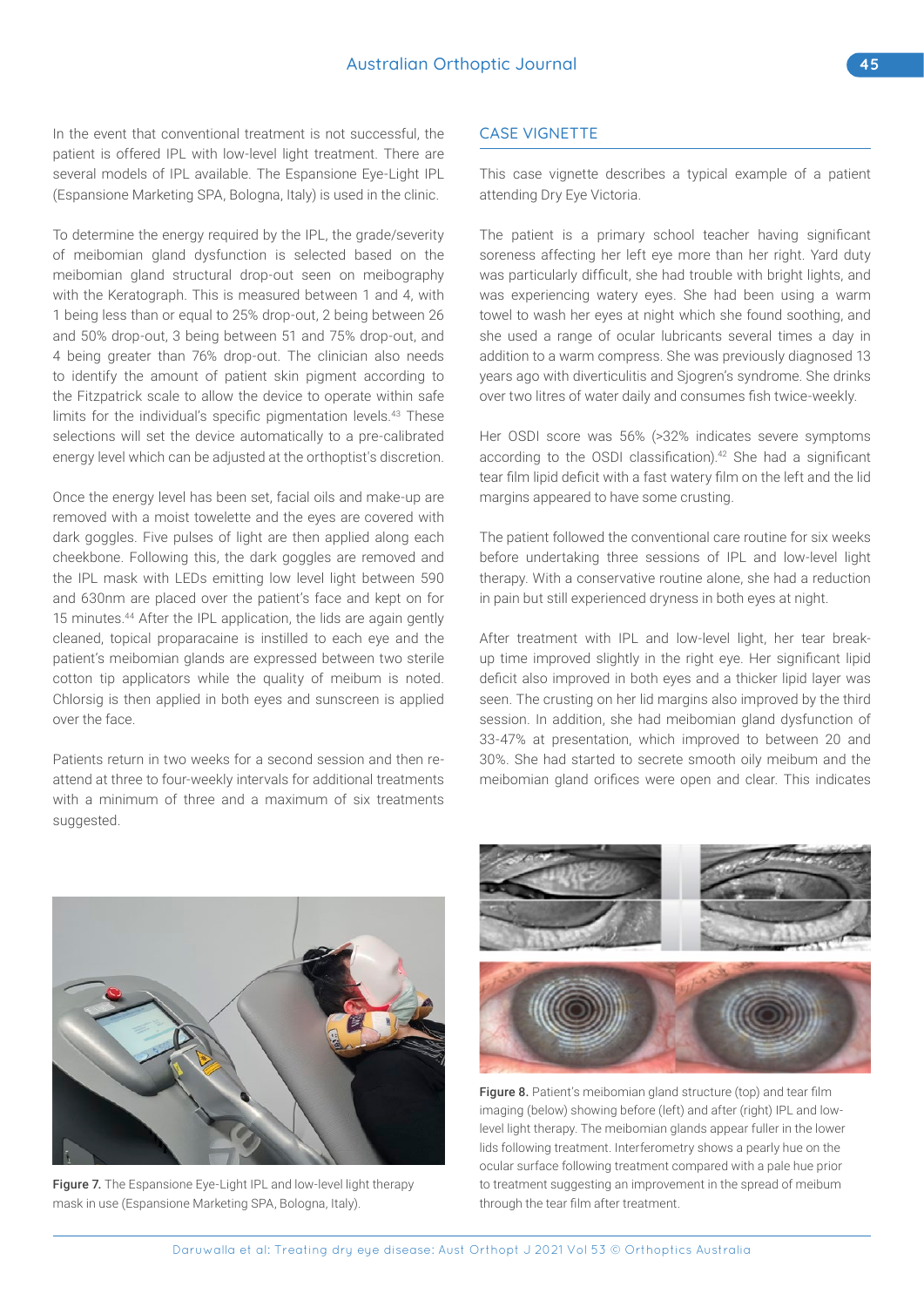a positive response to treatment. Her score on the OSDI also improved to 11%, indicating a significant subjective reduction in symptoms.

Figure 8 shows imaging of her meibomian glands and lipid layer by interferometry in the left eye, before and after treatment.

# **CONCLUSION**

Dry eye disease is a common and chronic condition that can have a significant impact on an individual's quality of life. The use of IPL therapy and meibomian gland expression to treat dry eye disease effectively when conventional treatment fails shows promise. We have seen significant improvement in patient signs and symptoms using this treatment method.

Innovative service delivery models where the orthoptist is more involved in the clinical care of patients with dry eye disease show potential to improve patient treatment pathways. Future studies should investigate orthoptists' accuracy in the diagnosis and management of dry eye disease and explore the efficacy of such a service delivery model in terms of cost-effectiveness, impact on patient wait times and the effect on patient outcomes, including satisfaction.

### **REFERENCES**

- 1. Craig JP, Nichols KK, Akpek EK, et al. TFOS DEWS II definition and classification report. Ocul Surf 2017;15(3):276-283.
- 2. Uchino M, Yokoi N, Uchino Y, et al. Prevalence of dry eye disease and its risk factors in visual display terminal users: the Osaka study. Am J Ophthalmol 2013;156(4):759-766.
- 3. Brewitt H, Sistani F. Dry eye disease: the scale of the problem. Surv Ophthalmol 2001;45:S199-S202.
- Mertzanis P, Abetz L, Rajagopalan K, et al. The relative burden of dry eye in patients' lives: comparisons to a US normative sample. Invest Ophthalmol Vis Sci 2005;46(1):46-50.
- 5. Tong L, Waduthantri S, Wong TY, et al. Impact of symptomatic dry eye on vision-related daily activities: the Singapore Malay Eye Study. Eye (Lond) 2010;24(9):1486-1491.
- 6. Greco G, Pistilli M, Asbell PA, Maguire MG. Association of severity of dry eye disease with work productivity and activity impairment in the Dry Eye Assessment and Management Study. Ophthalmology 2021;128(6):850-856.
- 7. Stapleton F, Alves M, Bunya VY, et al. TFOS DEWS II epidemiology report. Ocul Surf 2017;15(3):334-365.
- 8. De Vos AJ, Reisen F, Cook A, et al. Respiratory irritants in Australian bushfire smoke: air toxics sampling in a smoke chamber and during prescribed burns. Arch Environ Contam Toxicol 2009;56(3):380- 388.
- 9. Li Z, Bian X, Yin J, et al. The effect of air pollution on the occurrence of nonspecific conjunctivitis. J Ophthalmol 2016;2016:3628762.
- 10. Chen R, Yang J, Zhang C, et al. Global associations of air pollution and conjunctivitis diseases: a systematic review and metaanalysis. Int J Environ Res Public Health 2019;16(19):3652.
- 11. Bielory L, Lyons K, Goldberg R. Climate change and allergic disease. Curr Allergy Asthma Rep 2012;12(6):485-494.
- 12. Bron AJ, de Paiva CS, Chauhan SK, et al. TFOS DEWS II pathophysiology report. Ocul Surf 2017;15(3):438-510.
- 13. Sullivan DA, Rocha EM, Aragona P, et al. TFOS DEWS II sex, gender, and hormones report. Ocul Surf 2017;15(3):284-333.
- 14. Belmonte C, Nichols JJ, Cox SM, et al. TFOS DEWS II pain and sensation report. Ocul Surf 2017;15(3):404-437.
- 15. Knop E, Knop N, Millar T, et al. The international workshop on meibomian gland dysfunction: report of the subcommittee on anatomy, physiology, and pathophysiology of the meibomian gland. Invest Ophthalmol Vis Sci 2011;52(4):1938-1978.
- 16. Craig JP, Nelson JD, Azar DT, et al. TFOS DEWS II report executive summary. Ocul Surf 2017;15(4):802-812.
- 17. Hassanzadeh S, Varmaghani M, Zarei-Ghanavati S, et al. Global prevalence of meibomian gland dysfunction: a systematic review and meta-analysis. Ocul Immunol Inflamm 2021;29(1):66-75.
- 18. Bron AJ, Smith JA, Calonge M. Methodologies to diagnose and monitor dry eye disease: report of the Diagnostic Methodology Subcommittee of the International Dry Eye WorkShop (2007). Ocul Surf 2007;5(2):108-152.
- 19. Garcia DM, de Oliveira FR, Módulo CM, et al. Is Sjogren's syndrome dry eye similar to dry eye caused by other etiologies? Discriminating different diseases by dry eye tests. PLoS One 2018;13(12):e0208420.
- 20. Wolffsohn JS, Arita R, Chalmers R, et al. TFOS DEWS II diagnostic methodology report. Ocul Surf 2017;15(3):539-574.
- 21. Friedman NJ. Impact of dry eye disease and treatment on quality of life. Curr Opin Ophthalmol 2010;21(4):310-316.
- 22. Stein DM, Wollstein G, Ishikawa H, et al. Effect of corneal drying on optical coherence tomography. Ophthalmology 2006;113(6):985- 991.
- 23. Hantera MM. Trends in dry eye disease management worldwide. Clin Ophthalmol 2021;15:165-173.
- 24. Jones L, Downie LE, Korb D, et al. TFOS DEWS II management and therapy report. Ocul Surf 2017;15(3):575-628.
- 25. Aragona P, Di Stefano G, Ferreri F, et al. Sodium hyaluronate eye drops of different osmolarity for the treatment of dry eye in Sjogren's syndrome patients. Br J Ophthalmol 2002;86(8):879- 884.
- 26. Nichols KK, Bacharach J, Holland E, et al. impact of dry eye disease on work productivity, and patients' satisfaction with over-the-counter dry eye treatments. Invest Ophthalmol Vis Sci 2016;57(7):2975-2982.
- 27. Shih KC, Lun CN, Jhanji V, et al. Systematic review of randomized controlled trials in the treatment of dry eye disease in Sjogren syndrome. J Inflamm (Lond) 2017;14(1):26.
- 28. Wladis EJMD, Bradley EA, Bilyk JR, et al. Oral antibiotics for meibomian gland-related ocular surface disease. Ophthalmology 2016;123(3):492-96.
- 29. Molina‐Leyva I, Molina‐Leyva A, Bueno‐Cavanillas A. Efficacy of nutritional supplementation with omega‐3 and omega‐6 fatty acids in dry eye syndrome: a systematic review of randomized clinical trials. Acta Ophthalmol 2017;95(8):e677-e685.
- 30. Matossian C. How the tear film affects IOL measurements. Optom Times 2020;12(8):21-22.
- 31. Lacroix Z, Leger S, Bitton E. Ex vivo heat retention of different eyelid warming masks. Cont Lens Anterior Eye 2015;38(3):152-156.